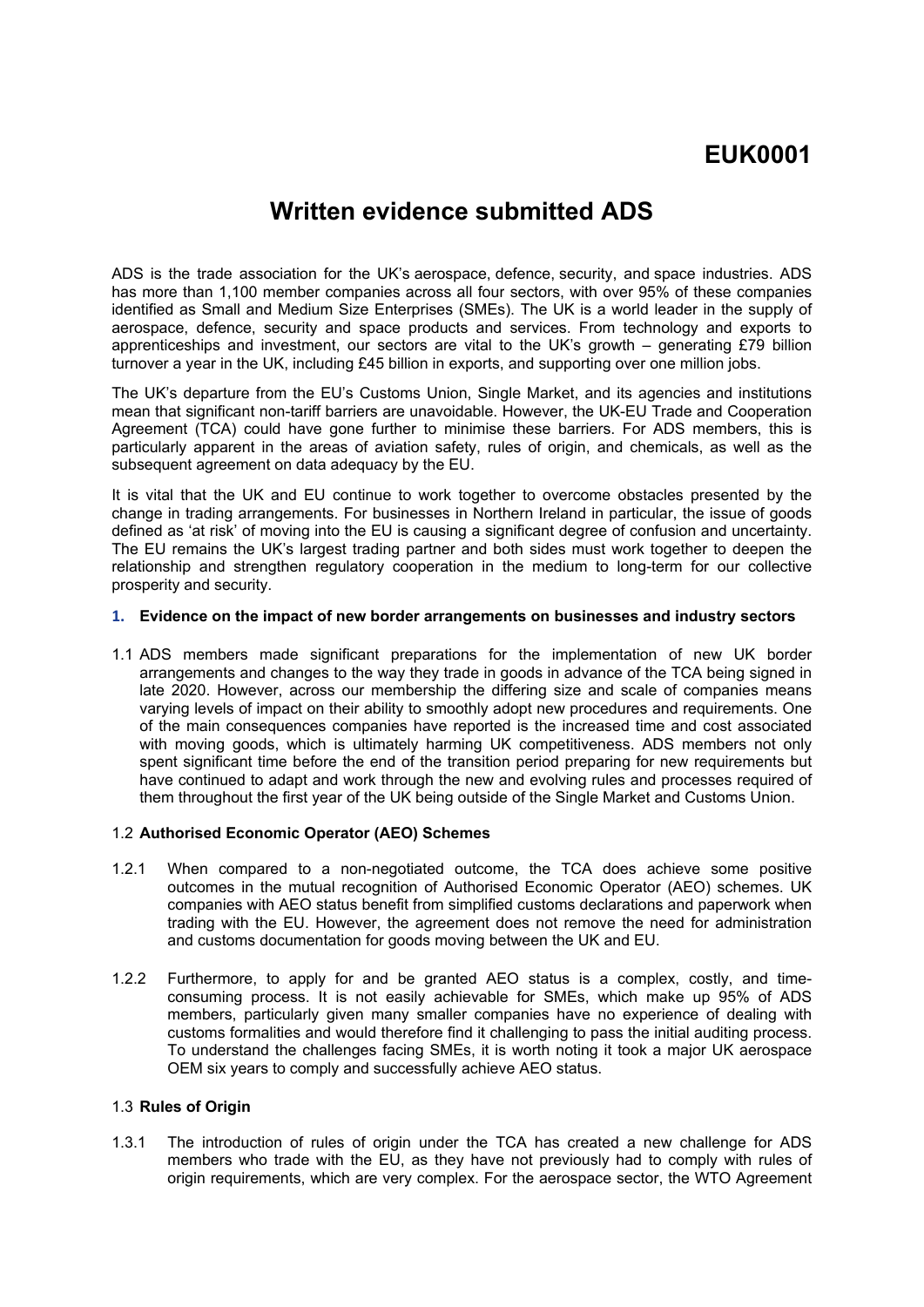on Trade in Civil Aircraft negates the need to utilise the origin provisions in the TCA, but this doesn't apply to raw materials and certain components further down the supply chain. Military goods are also not covered by the WTO plurilateral and therefore ADS members operating in the defence sector are now encountering rules of origin requirements for the first time if they trade with the EU. Many do not have the required sophisticated systems and software to calculate 10-digit level codes, or the information on the previous origin of goods that are needed to calculate content. The issue is further exacerbated by the fact that the TCA does not provide for complete alignment on the interpretation of appropriate certificates to prove origin, creating greater uncertainty for businesses.

#### 1.4 **Northern Ireland**

- 1.4.1 There is a unique challenge for companies based in Northern Ireland importing goods from Great Britain. ADS has engaged with member companies who are now facing additional tariffs despite the fact they currently import raw material from Great Britain for processing into airworthy parts, which would then not be subject to tariffs if they moved into the EU due to the WTO plurilateral agreement. Due to the Northern Ireland Protocol, raw materials moving into Northern Ireland for processing, are now being defined as 'at risk' of moving into the EU and therefore attract the EU tariff. This puts aerospace companies in Northern Ireland at a competitive disadvantage when compared to their counterparts in Great Britain and undermines the intention of the Internal Market Act "*to ensure there are no harmful new barriers to trade between all parts of the UK*."
- 1.4.2 An example of this would be titanium bolts imported to Great Britain from the USA and then moved into Northern Ireland for processing. HMRC has suggested several actions businesses can take to avoid the tariff; however, all these options come with a cost of their own, be it direct or indirect. Furthermore, while relief can be claimed on goods that are proven to remain in the UK, this adds additional administrative requirements and cashflow burden. Feedback from member companies is that some supply chain modifications have been necessary to preference EU suppliers.
- 1.4.3 Companies that have more exposure to trade with Great Britain are disproportionately negatively impacted by the new arrangements. Businesses that process parts in both Great Britain and Northern Ireland for final sale in the EU seem to be worst impacted by new additional costs. ADS has estimated that the range of costs could be from £50m-80m to the aerospace sector in one year, as companies are faced with costs arising from customs compliance, potential tariffs, increases in logistics costs, and administration for aerospace goods moving from Great Britain to Northern Ireland. The long-term impact of these additional costs will harm the competitiveness of the UK aerospace sector, which already faces growing threats from a range of international competitors.
- 1.4.4 ADS has made repeated proposals to Ministers and Officials in the Cabinet Office and Northern Ireland Office related to a resolution for the aerospace sector in Northern Ireland. The proposals state that the UK Government should, through the UK-EU Joint Committee, seek to agree an exemption for Northern Irish aerospace companies importing parts and materials for processing into Northern Ireland from Great Britain. Aerospace companies in Northern Ireland should be able to use their CAA approval (or equivalent) to apply for a 'trusted trader' type status, which would allow them to import parts and materials from Great Britain without having to pay a tariff. This could be added as an additional criterion for approval through the UK Trader Scheme. This would avoid having to set up a separate scheme entirely. HMRC could audit these companies in much the same way as they would for other businesses authorised under the UK Trader Scheme and, given the aerospace sector is already highly regulated, this would not add a significant burden on the sector.
- 1.4.5 Broadly, the Trader Support System (TSS) has been useful to companies to help guide them through the new requirements and to raise awareness that tariffs on 'at risk goods' will be required to be paid upfront. However, some businesses make extensive use of customs special procedures such as IPR and have found that their business models are not compatible with the current functionality of TSS. This has required additional time, patience, and a general diversion of resources across businesses, stakeholders, and government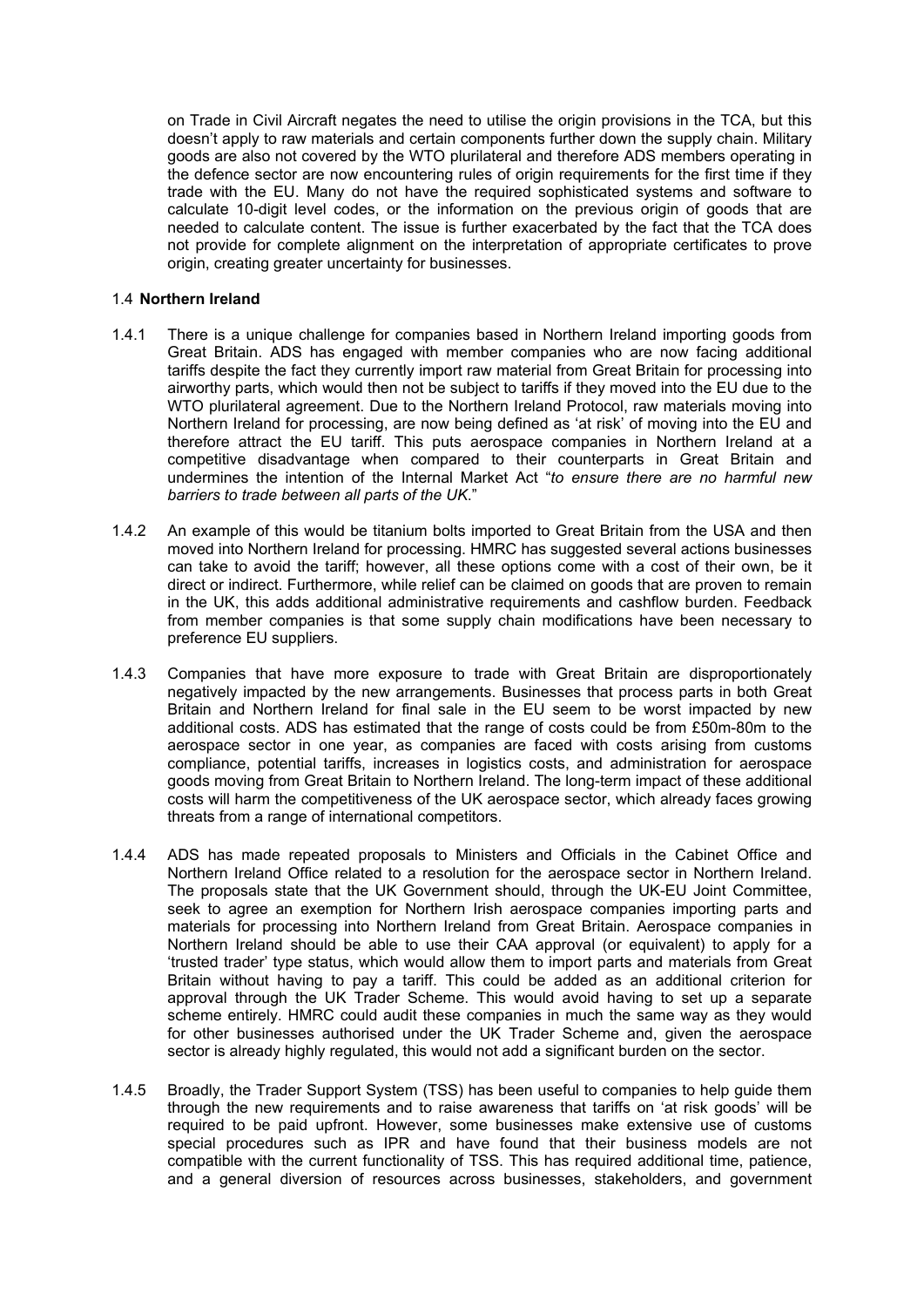officials to try and get goods correctly through the customs process. Companies who have less exposure of goods moving from Great Britain to Northern Ireland have found that the TSS system works acceptably for the basic movements they make but that the additional paperwork and increased costs in more general terms have had a negative impact on their competitiveness.

#### 1.5 **Rules Implementation**

- 1.5.1 Other key challenges regarding the existing border controls for GB-EU trade have been centred on the operational implementation of new rules rather than the overall policy design. ADS members have reported that EU member states have often had a different interpretation of the requirements than the approach understood in the UK, which has generated additional delays and challenges to the movement of goods. This is true for both companies who have chosen to use the TCA to move goods and for those who have chosen to not use the TCA and to move goods through customs special procedures as part of their complex global supply chains.
- 1.5.2 For example, ADS member companies have reported experiences with businesses in EU member states requesting information beyond that detailed in Incoterms. ADS members have been reluctant to provide this information as it can often result in goods being processed incorrectly, which will incur costs to them and often result in them being non-compliant.
- 1.5.3 ADS and member companies have been engaging closely with the Border Protocol Delivery Group (BPDG) and HMRC to raise issues as they have arisen where, in many cases, bilateral conversations have helped to resolve any confusion or provide near-term mitigations.
- 1.5.4 However, some new checks and controls have generated additional friction and damaged the cash flow of UK businesses trading with the EU. There are examples where documentation requirements in EU member states have not aligned with the guidance given to UK businesses by HMG. Resolving these issues at the border under time pressures to ensure goods can be cleared is causing additional work and cash flow tied up in guarantees.

### 1.6 **Customs Intermediaries**

- 1.6.1 ADS has received reports that some customs intermediaries are still failing to properly follow instructions given to them by businesses. As it stands, we believe this is because they are overwhelmed with an extreme increase in workload and thus are getting goods through customs controls by any means necessary, even if not as instructed by the customer (businesses). When customs intermediaries do not follow instruction given to them by businesses, this often results in costs to industry. For example, a haulier using their own duty deferment account will create issues for a business who holds a guarantee for the goods in their own customs account. Similarly, if goods are cleared through customs using a different procedure than stated, businesses can find themselves having to go back to HMRC to make corrections on declarations that often go against them in audit and can also result in financial penalties.
- 1.6.2 ADS has also been made aware that some customs intermediaries were turning away the business of new clients, particularly SMEs owing to them reaching their capacity. ADS believes that these concerns and challenges will remain in place until the supply of intermediaries increases or the amount of processing they are required to do is streamlined. In addition, there is a disproportionate shortage of customs agents in Northern Ireland.

#### **2. Evidence on how the Government is managing future risks in relation to introducing full import controls**

2.1 The UK Government's decision to further delay the full introduction of certain checks and controls on imports of EU goods will be welcomed by some member companies, especially SMEs, as it provides breathing space to continue implementing new requirements. Most relevant to ADS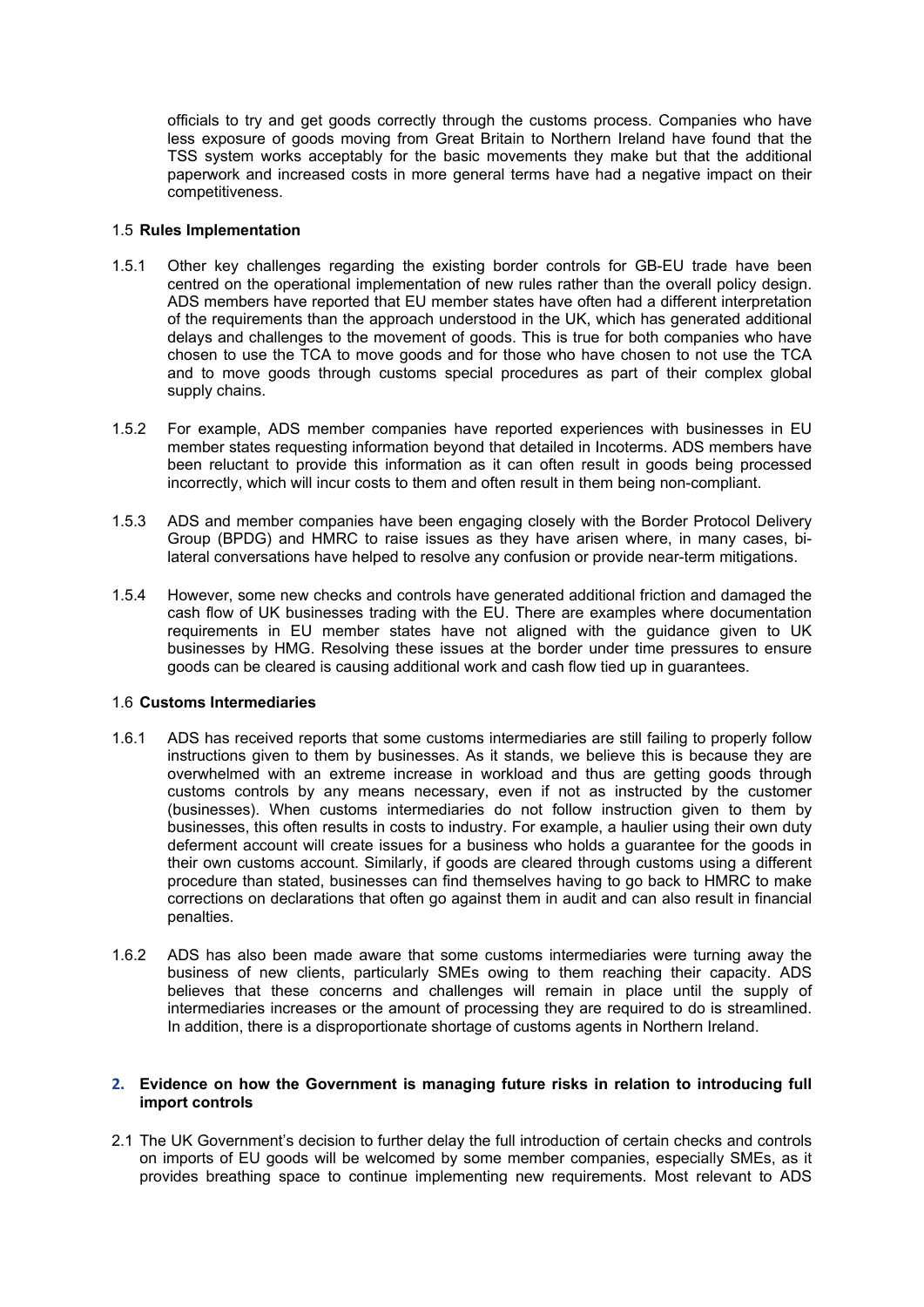members is that safety and security declarations on imports will now be required as of 1 July 2022 as opposed to 1 January 2022. However, as previously noted, many ADS members have already been preparing for the full implementation of these requirements and so the postponement delays an eventuality that some of our members have already come to terms with.

- 2.2 In terms of risks, the demand for customs support has potentially been underestimated by all of those involved in the trade and movement of goods from GB to EU. Many firms have opted to outsource support, but the availability of this support is not enough to satisfy the increased demand. This is something that will need to continue to be monitored to ensure that all of those involved, particularly customs intermediaries, are providing reliable and compliant services to industry.
- 2.3 The Government must therefore support the training of more customs intermediaries and ensure the EU member states and GB borders agree on the interpretation and requirements of the new rules to avoid further disruptions when full import controls are introduced. Additionally, the UK Government can use this time to help strengthen supply chains and provide further support to businesses who are not only struggling with disruption caused by Brexit but also other factors including, but not limited to, driver shortages, COVID-19, and energy supply disruptions.
- 2.4 As more companies are required to comply with more customs controls and checks, there is a degree of further disruption anticipated. ADS members have continued to prepare for full customs controls and checks, and whilst there will be some who continue to familiarise themselves with new requirements, we anticipate that the increase in paperwork and checks will have a more profound impact on ports, hauliers and intermediaries who will be at the forefront of the increased workload.
- 2.5 A refreshed communications campaign to 'check an HGV is ready' would be welcome, with government action to ensure that all of those heading to the border are prepared to cross. Similarly, a campaign on the EU side to ensure GB importers and EU exporters have completed all necessary paperwork before goods depart would be useful, although potentially less achievable.
- 2.6 More broadly, ADS sees no benefit in 'border asymmetry', that is the divergence of safety requirements between GB and EU border controls or wider regulatory standards. However, when it comes to trade in goods between businesses that have long-standing relationships, there is usually a record of compliance and level of trust. ADS believes that good compliance history should be taken into consideration to ease controls and requirements on businesses in both the UK and EU. A relaxation to allow businesses to demonstrate that they continue to be compliant and adhere to the new rules through regular reporting, rather than needing to provide information on every single shipment as it happens, would ease the burden on businesses. This is one way in which a balance in arrangements could be sought that is sustainable and supports businesses and supply chains across the UK and EU.
- 2.7 ADS members in Northern Ireland remain concerned about administrative and cost impacts of current implementation arrangements for the Northern Ireland protocol. Our industries want to see practical improvements to minimise bureaucracy and administrative burdens, which have added costs and hurt competitiveness, and to remove the requirement for tariffs to be paid on raw materials imported from GB into NI.

### **3. Other issues**

3.1.1 A key aspect in the development of the TCA going forward will be the development of an Aviation Maintenance Annex to the TCA. Provisions in the TCA on Aviation Safety cover design and production of aerospace parts between the UK and EU and point towards future cooperation on aircraft maintenance. The Maintenance, repair and overhaul (MRO) sector is a valuable part of the UK aerospace industry, generating a turnover of £3.5 billion in 2020, and ADS would therefore ask the UK Government to support the development of a Maintenance